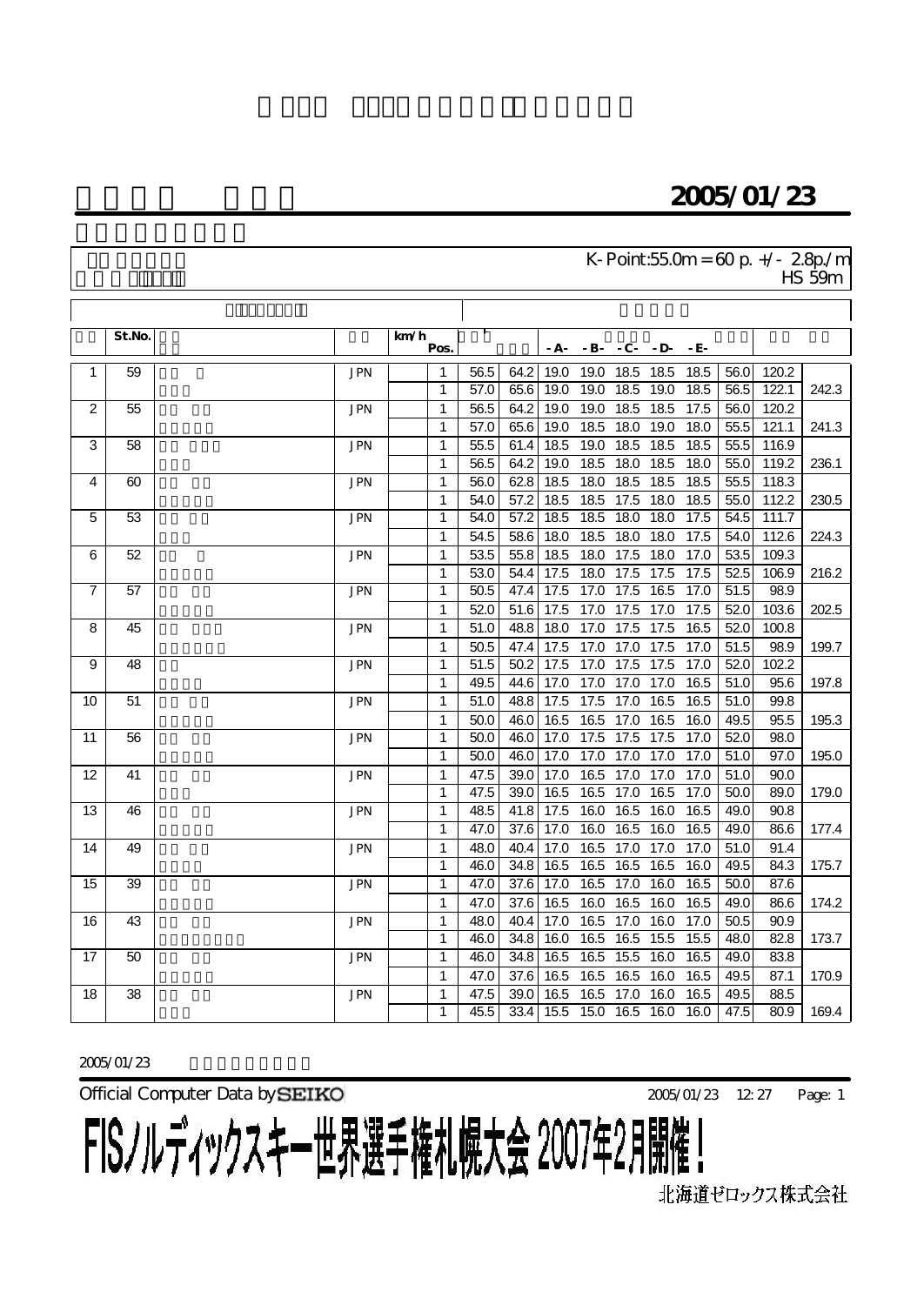## 2005/01/23

| K-Point:55.0m = $60 p$ +/- 2.8p/m |
|-----------------------------------|
| $HS$ 59 $m$                       |

|    | St.No. |      |      |            | km/h | Pos. |      |         |      | $-A - B - C - D$ |                   |      | - E- |      |            |            |
|----|--------|------|------|------------|------|------|------|---------|------|------------------|-------------------|------|------|------|------------|------------|
|    |        |      |      |            |      |      |      |         |      |                  |                   |      |      |      |            |            |
| 19 | 54     |      |      | <b>JPN</b> |      | 1    | 45.5 | 33.4    | 16.5 | 17.0             | 16.5              | 15.5 | 16.5 | 49.5 | 82.9       |            |
|    |        |      |      |            |      | 1    | 45.0 | 32.0    | 15.5 | 15.5             | 16.0              | 15.5 | 15.5 | 46.5 | 78.5       | 161.4      |
| 20 | 36     |      |      | <b>JPN</b> |      | 1    | 45.5 | 33.4    | 16.5 | 16.0             | 16.5              | 16.0 | 15.5 | 48.5 | 81.9       |            |
|    |        |      |      |            |      | 1    | 42.5 | 25.0    | 15.5 | 15.0             | 15.5              | 15.5 | 16.0 | 46.5 | 71.5       | 153.4      |
| 21 | 35     |      |      | <b>JPN</b> |      | 1    | 44.0 | 29.2    | 15.5 | 15.5             | $\overline{16.5}$ | 15.5 | 16.0 | 47.0 | 76.2       |            |
|    |        |      |      |            |      | 1    | 42.5 | 25.0    | 15.0 | 15.0             | 16.0              | 15.5 | 15.5 | 46.0 | 71.0       | 147.2      |
| 22 | 44     |      |      | <b>JPN</b> |      | 1    | 44.5 | 30.6    | 16.0 | 16.0             | 16.5              | 16.0 | 16.5 | 48.5 | 79.1       |            |
|    |        |      |      |            |      | 1    | 40.0 | 18.0    | 16.0 | 16.0             | 16.0              | 15.5 | 16.0 | 48.0 | 66.0       | 145.1      |
| 23 | 31     |      |      | <b>JPN</b> |      | 1    | 42.5 | 25.0    | 16.0 | 16.0             | 16.5              | 15.5 | 16.0 | 48.0 | 73.0       |            |
|    |        |      |      |            |      | 1    | 39.5 | 16.6    | 15.5 | 15.5             | 16.0              | 15.0 | 16.0 | 47.0 | 63.6       | 136.6      |
| 24 | 33     |      |      | <b>JPN</b> |      | 1    | 40.0 | 18.0    | 16.0 | 16.0             | 16.0              | 15.5 | 16.0 | 48.0 | 66.0       |            |
|    |        |      |      |            |      | 1    | 41.0 | 20.8    | 15.5 | 15.0             | 14.5              | 15.0 | 15.0 | 45.0 | 65.8       | 131.8      |
| 25 | 47     |      |      | <b>JPN</b> |      | 1    | 37.5 | 11.0    | 15.0 | 15.0             | 15.0              | 15.0 | 15.0 | 45.0 | 56.0       |            |
|    |        |      |      |            |      | 1    | 39.0 | 15.2    | 15.0 | 15.0             | 15.0              | 15.0 | 15.0 | 45.0 | 60.2       | 116.2      |
| 26 | 40     |      |      | <b>JPN</b> |      | 1    | 39.0 | 15.2    | 15.0 | 15.0             | 15.0              | 15.0 | 15.0 | 45.0 | 60.2       |            |
|    |        |      |      |            |      | 1    | 36.5 | 8.2     | 15.0 | 15.0             | 14.5              | 14.5 | 16.0 | 44.5 | 52.7       | 112.9      |
| 27 | 34     |      |      | <b>JPN</b> |      | 1    | 37.0 | 9.6     | 15.5 | 15.5             | 16.0              | 15.5 | 15.5 | 46.5 | 56.1       |            |
|    |        |      |      |            |      | 1    | 37.0 | 9.6     | 15.5 | 15.5             | 15.5              | 15.0 | 15.5 | 46.5 | 56.1       | 112.2      |
| 28 | 32     |      |      | <b>JPN</b> |      | 1    | 35.5 | 5.4     | 13.5 | 14.0             | 14.5              | 14.5 | 13.5 | 42.0 | 47.4       |            |
|    |        |      |      |            |      | 1    | 37.5 | 11.0    | 13.5 | 14.5             | 14.5              | 15.0 | 14.0 | 43.0 | 54.0       | 101.4      |
| 29 | 42     |      |      | <b>JPN</b> |      | 1    | 29.5 | $-11.4$ | 14.5 | 14.0             | 14.0              | 14.5 | 14.0 | 42.5 | 31.1       |            |
|    |        |      |      |            |      | 1    | 31.5 | $-5.8$  | 14.0 | 13.5             | 14.0              | 14.5 | 14.0 | 42.0 | 36.2       | 67.3       |
|    | 37     |      |      | <b>JUN</b> |      |      |      |         |      |                  |                   |      |      |      | <b>DNS</b> |            |
|    |        |      |      |            |      |      |      |         |      |                  |                   |      |      |      | <b>DNS</b> | <b>DNS</b> |
|    |        |      |      |            |      |      |      |         |      |                  |                   |      |      |      |            |            |
|    |        |      | 0.0  | 0.0        | 0.0  |      |      |         |      |                  | 0.0               |      |      | 0.0  |            | 0.0        |
|    |        | 56.5 | 29.5 | 46.8       |      |      |      |         |      | 57.0             |                   | 31.5 |      | 46.2 |            |            |
|    |        |      | 0.0  | 0.0        | 0.0  |      |      |         |      | 0.0              |                   |      | 0.0  |      | 0.0        |            |

2005/01/23

Official Computer Data by **SEIKO** 2005/01/23 12:27 FISノルディックスキー世界選手権札幌大会 2007年2月開催!

Page: 2

北海道ゼロックス株式会社